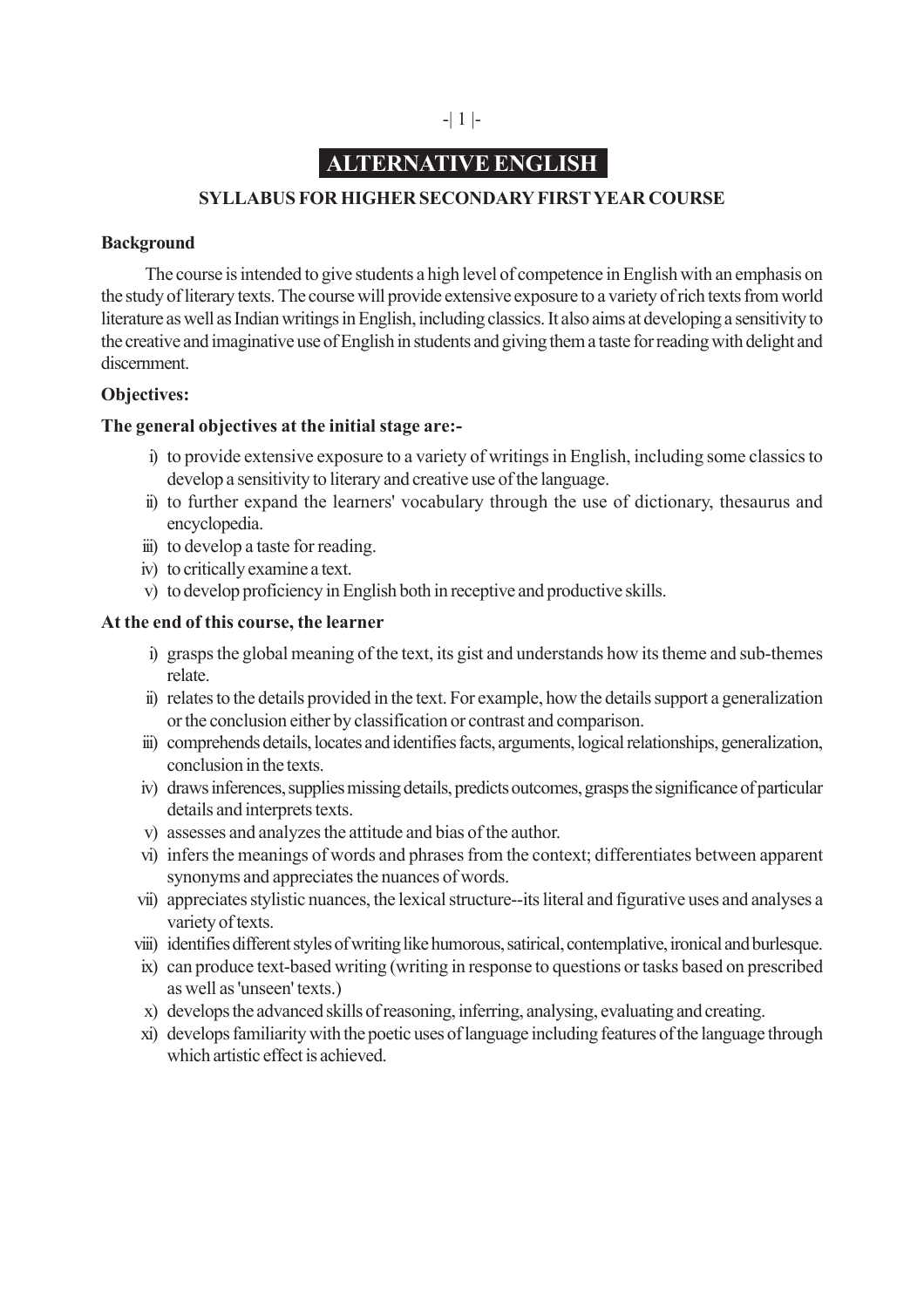#### **Methods and Techniques**

The techniques used for teaching should promote habits of self-learning and reduce dependence on the teacher. The multi-skill, learner-centred, activity based approach already recommended for the previous stages of education, is still in place, though it will be used in such a way that silent reading of prescribed selected texts for comprehension will receive greater focus as one of the activities. Learners will be trained to read independently and intelligently, interacting actively with texts and other reference materials (dictionary, thesaurus, encyclopedia, etc.) where necessary. Some pre-reading activity will generally be required, and course books should suggest those activities. The reading of texts should be followed by post reading activities. It is important to remember that every text can generate different reading strategies.

Students should be encouraged to interpret texts in different ways while presenting their views. Some projects may also be assigned to students from time to time.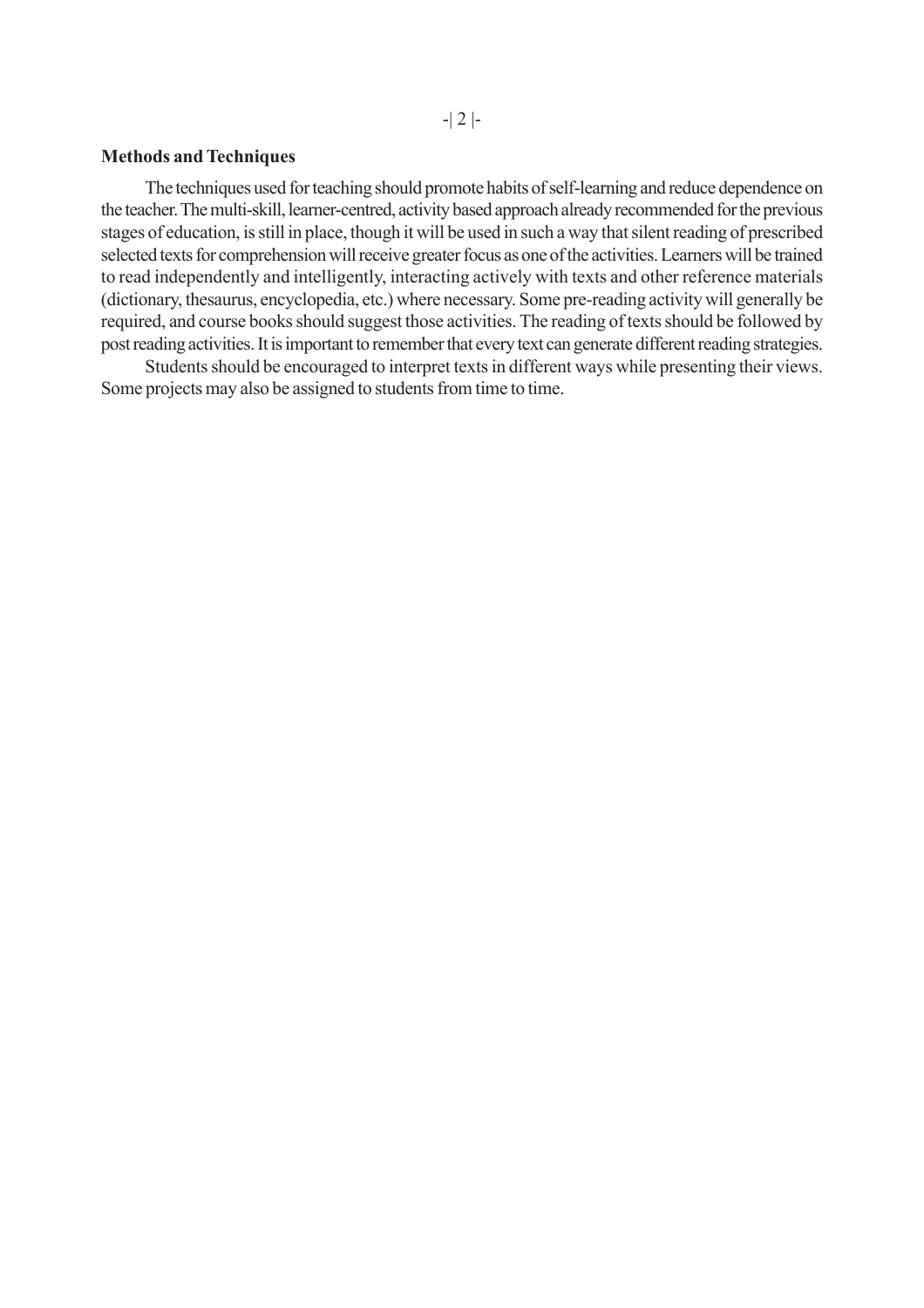# -| 3 |-

# **ALTERNATIVE ENGLISH**

## **SYLLABUS FOR HIGHER SECONDARY FIRST YEAR COURSE**

**One Paper Time : Three hours Marks : 100** 

**Unitwise Distribution of Marks & Periods :**

| Unit     | <b>Topics</b>                        | <b>Marks</b> | <b>Periods</b> |
|----------|--------------------------------------|--------------|----------------|
| Unit-I   | Reading an unseen passage and a poem |              | 25             |
| Unit-II  | Poetry                               | 25           | 50             |
| Unit-III | Prose                                | 25           | 50             |
| Unit-IV  | Grammar                              | 20           | 35             |
| Unit-V   | <b>Creative Writing Skill</b>        | 15           | 20             |
|          | <b>Total :</b>                       | 100          | 180            |

**Prescribed text :** CHINAR Published by Cambridge University Press Pvt. Ltd. on behalf of AHSEC

## **Unitwise Distribution of Course Contents:**

| Unit-I: Reading an unseen passage and a poem                                                                          |                                                           | 15 marks                     |
|-----------------------------------------------------------------------------------------------------------------------|-----------------------------------------------------------|------------------------------|
| Very Short and Short Answer type Questions: Literary or discursive passage of about<br>1.<br>900-950 words.           |                                                           |                              |
| 1 <sub>1</sub>                                                                                                        | Four very short answer type questions of 1 mark each      |                              |
| 11.                                                                                                                   | Three short Answer Type questions of 2 marks each         |                              |
| 2.                                                                                                                    | Very short Answer Questions: A poem of about 08-12 lines. |                              |
| Five very short Answer Type questions of 1 marks each<br>$\mathbf{i}$                                                 |                                                           | $5 \times 1$ marks = 5 marks |
| Unit-II : Poetry                                                                                                      |                                                           | 25 marks                     |
| Selected pieces:                                                                                                      |                                                           |                              |
| 1. The Daffodils                                                                                                      | <b>William Wordsworth</b>                                 |                              |
| 2. When Autumn Came                                                                                                   | <b>Faiz Ahmed Faiz</b>                                    |                              |
| 3. The Listeners                                                                                                      | <b>Walter De La Mare</b>                                  |                              |
| 4. Once Upon A Time                                                                                                   | <b>Gabriel Okara</b>                                      |                              |
| No.1: One out of two extracts from the text to test the students skills of comprehension and appreciation.            |                                                           |                              |
| Two out of three short answer type questions to test comprehension of 1 mark each.                                    |                                                           |                              |
|                                                                                                                       |                                                           | $2 \times 1$ mark = 2 marks  |
| One out of two short answer type questions of 3 marks to test the students understanding<br>$\bullet$<br>of the text. |                                                           | $1 \times 3$ marks = 3 marks |
| No.2 : One out of the two long answer type questions based on the text to test the students skills of                 |                                                           |                              |
| global comprehension in about 80 words.                                                                               |                                                           | $1 \times 5$ marks = 5 marks |
| No.3: Three out of five short answer type questions of 2 marks each on the lessons within 25 words.                   |                                                           |                              |
|                                                                                                                       |                                                           | $3 \times 2$ marks = 6 marks |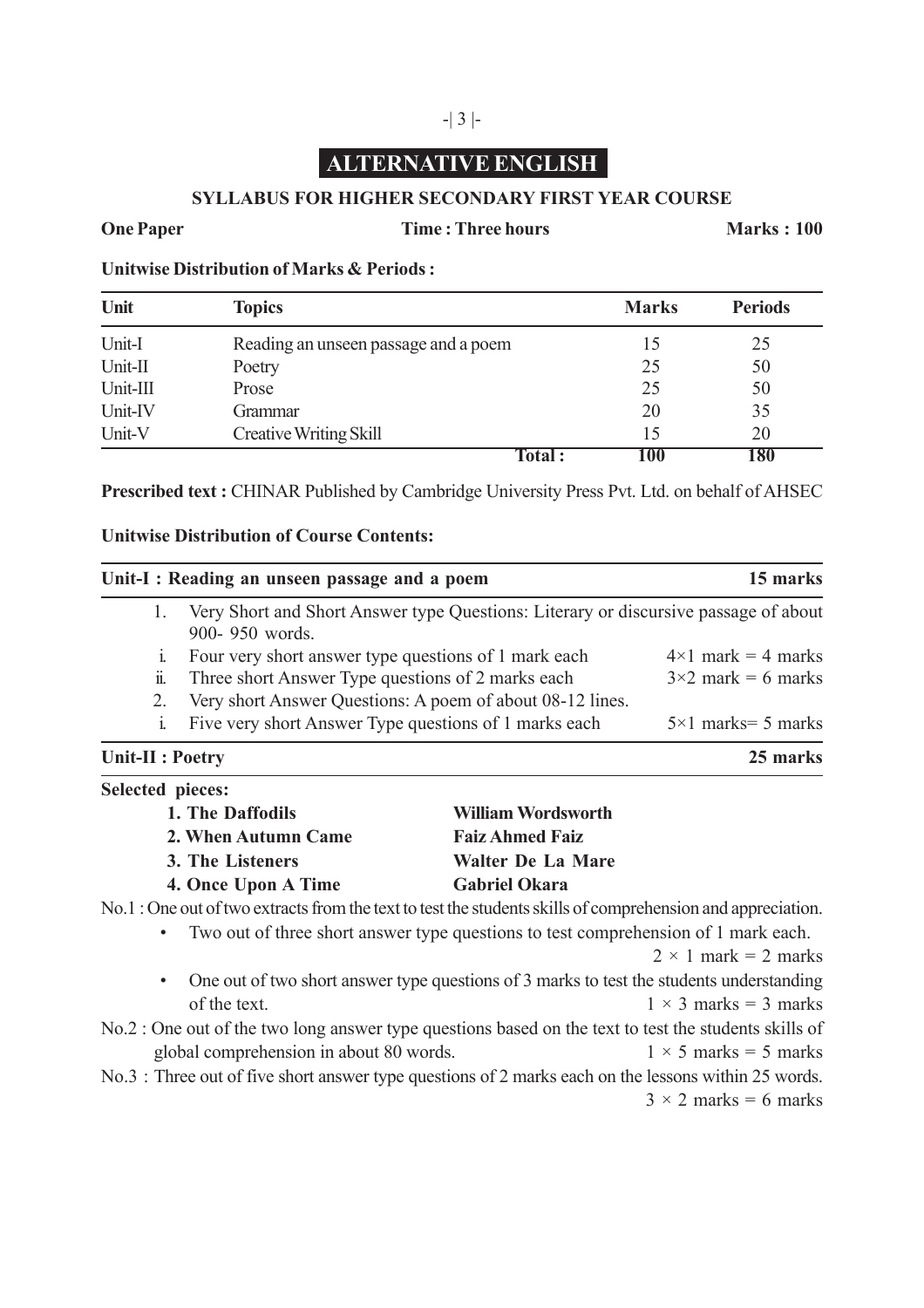No.4 : Two out of four short answer type questions of 3 marks each on the lessons in about 30 words.  $2 \times 3$  marks = 6 marks

No.5 : Three out of five very short answer type questions of 1 mark each on the lessons in one sentence each.  $3 \times 1$  mark = 3 marks  $3 \times 1$  mark = 3 marks

| Unit-III : Prose                                                                    | 25 marks                                                                                                 |
|-------------------------------------------------------------------------------------|----------------------------------------------------------------------------------------------------------|
| <b>Selected pieces</b>                                                              |                                                                                                          |
| 1. The Suitor and Papa                                                              | <b>Anton Chekhov</b>                                                                                     |
| 2. The Rule of the Road                                                             | <b>A G Gardiner</b>                                                                                      |
| 3. The Many and the None                                                            | <b>Bansuri Taneja and Ashish Kothari</b>                                                                 |
| 4. Box and Cox                                                                      | <b>John Maddison Morton</b>                                                                              |
| ciation. (Explanation)                                                              | No.6: One out of two extracts from the text to test the students skills of comprehension and appre-      |
|                                                                                     | Two out of three short answer type questions to test the students skills of comprehension                |
| of 1 mark each.                                                                     | $2 \times 1$ mark = 2 marks                                                                              |
| $\bullet$                                                                           | One out of two short answer type questions to test the students skills of appreciation of                |
| 3 marks.                                                                            | $1 \times 3$ marks = 3 marks                                                                             |
|                                                                                     | No.7: One out of two long answers type questions based on the text to test the students skills of global |
| comprehension in about 80 words / summary.                                          | $1 \times 5$ marks = 5 marks                                                                             |
|                                                                                     | No 8: Two out of four short answer type questions of 2 marks each on the lessons within 25 words.        |
|                                                                                     | $2 \times 2$ marks = 4 marks                                                                             |
|                                                                                     | No.9: Two out of four short answer type questions of 3 marks each on the lessons within 30 words.        |
|                                                                                     | $2 \times 3$ marks = 6 marks                                                                             |
| No.10: Word meaning (1 mark), synonyms (2 marks), antonyms (2 marks) from the text. |                                                                                                          |
|                                                                                     | $1 + 2 + 2 = 5$ marks                                                                                    |

**Unit-IV : Grammar Mark 20**

|                        | <b>Language Items</b>            | <b>Marks</b>       | <b>No. of Questions</b> | <b>Total Marks</b> |
|------------------------|----------------------------------|--------------------|-------------------------|--------------------|
| $\overline{1}$         | Use of Articles                  | $\frac{1}{2}$ mark | 6                       | 3 marks            |
| $\ddot{\mathbf{n}})$   | Tenses using conditionals        | 1 mark             | 3                       | 3 marks            |
| $\dddot{\mathbf{m}}$ ) | Prepositions                     | $\frac{1}{2}$ mark | 6                       | 3 marks            |
| iv)                    | Question tags                    | $\frac{1}{2}$ mark | $\overline{4}$          | 2 marks            |
| V)                     | Identifying nouns and adjectives |                    |                         |                    |
|                        | in a given passage               | $\frac{1}{2}$ mark |                         |                    |
|                        |                                  |                    | 5 noun                  |                    |
|                        |                                  |                    | 5 adjective             | 5 marks            |
| $\overline{vi}$        | Pairs of words                   | 2 mark             | $\mathcal{L}$           |                    |
|                        |                                  |                    | $(a)$ 2 marks per pair  |                    |
|                        |                                  |                    | of words                | 4 marks            |
|                        |                                  |                    | Total marks             | 20 marks           |